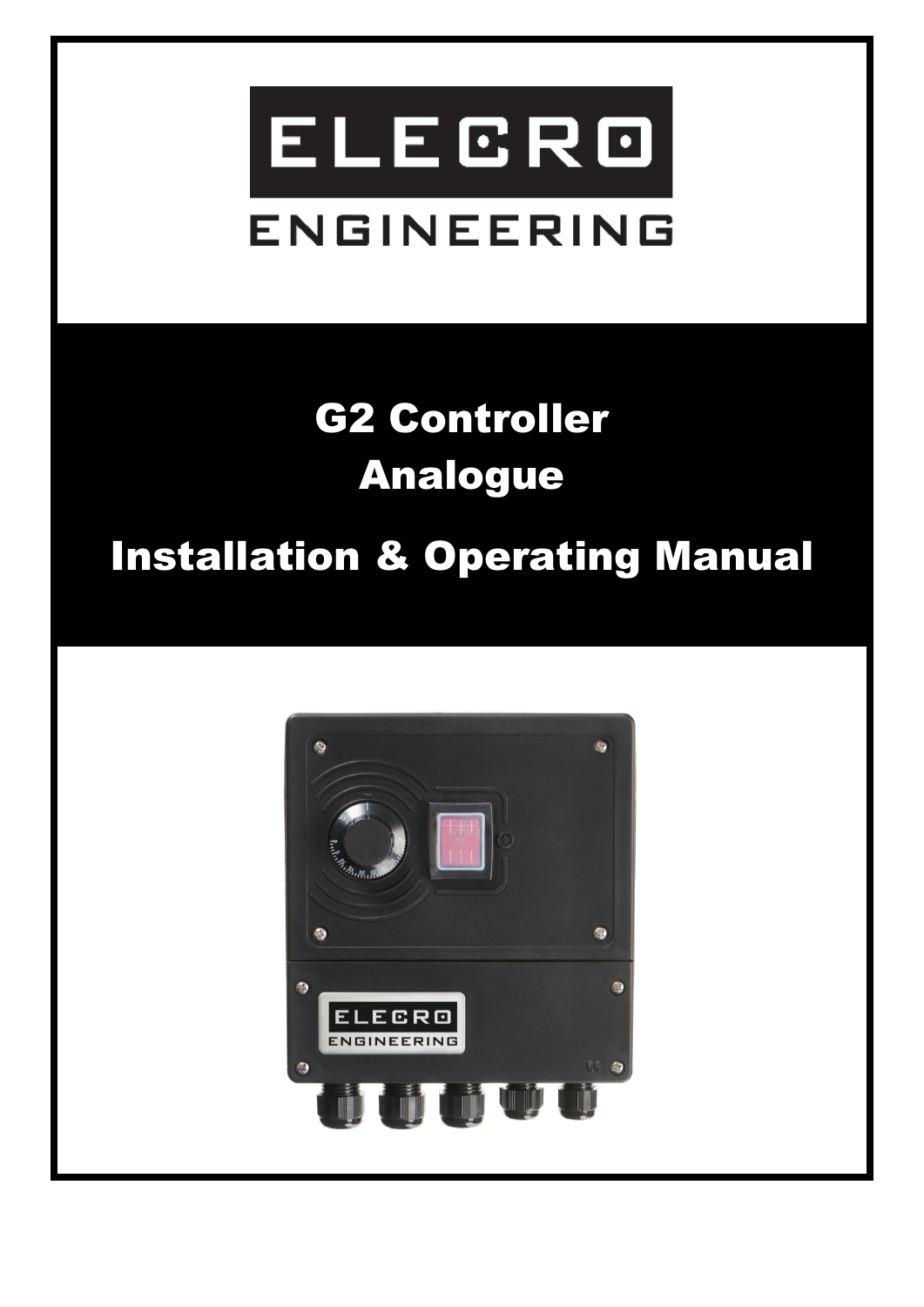#### **CONTENTS**

|  | 3. WASTE OF ELECTRICAL / ELECTRONIC EQUIPMENT Error! Bookmark not defined. |  |  |
|--|----------------------------------------------------------------------------|--|--|
|  |                                                                            |  |  |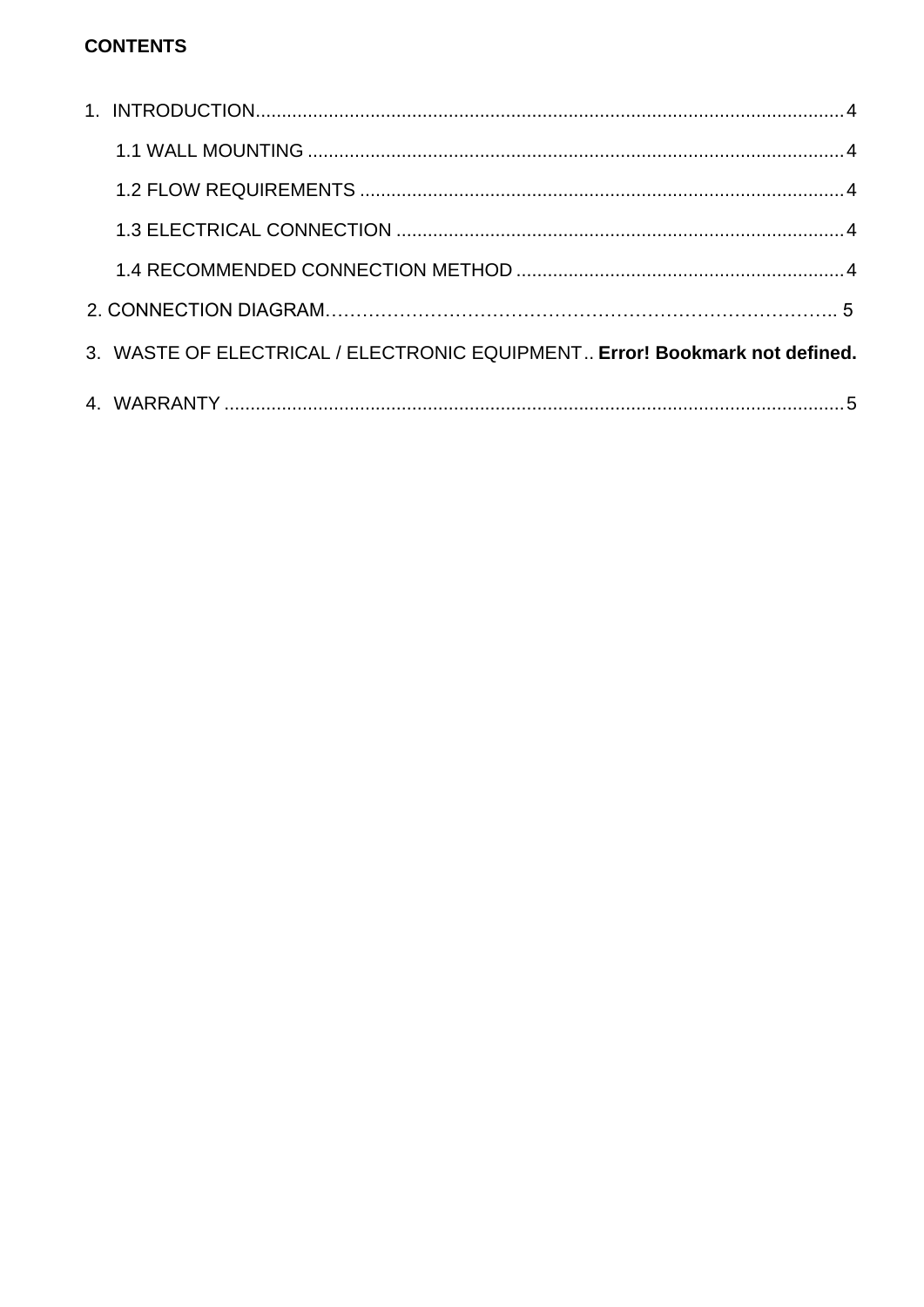#### **INTRODUCTION**

Thank you for purchasing a Elecro heat exchanger controller, manufactured in England in accordance with the highest standards.

**Read and follow** these instructions for the correct installation, maintenance and use of the product to ensure years of trouble-free operation. Incorrect installation voids the warranty.

**WARNING:** Incorrect installation of the device may void the warranty.

#### **Keep this manual for consultation if necessary**.

#### **1. INSTALLATION INSTRUCTIONS**

#### <span id="page-2-0"></span>**1.1 WALL MOUNTING**

The rear face of the controller has an upper keyhole screw hook, located at the rear of the enclosure, and 2 lower screw holes which are accessed after removing the 4 screws retaining the lower access cover.

#### <span id="page-2-1"></span>**1.2 FLOW REQUIREMENTS**

The flow switch fitted in the G2 heat exchangers requires a minimum flow rate of 4,000 Litres- per-hour.

#### <span id="page-2-2"></span>**1.3 ELECTRICAL CONNECTION**

- Terminals 1, 2 and 3: Connect to a permanent power supply of 220-240 volts AC (Mains) fused at 3 -Amp.
- Terminals 4, 5 and 6: Connect to the booster circulation pump.
- Terminals 7 and 8 : Connect to the flow switch supplied with the controller.
- Terminals 9 and 10 connect to the heating device under no circumstances should terminals 9 and 10 be connected to a load greater than 10-Amp.

#### <span id="page-2-3"></span>**1.4 RECOMMENDED CONNECTION METHOD**

Using a suitable 2 core wire connect the 2 cores from one end of the wire to terminals 9 and 10. Then connect the free end of the wire to the heating appliance by disconnecting one of the connections from the thermostat of the heating device, and re connecting (join) it to one of the cores of the 2 core wire. The remaining free core of the 2-core wire should then be connected to the terminal on the heating device's thermostat.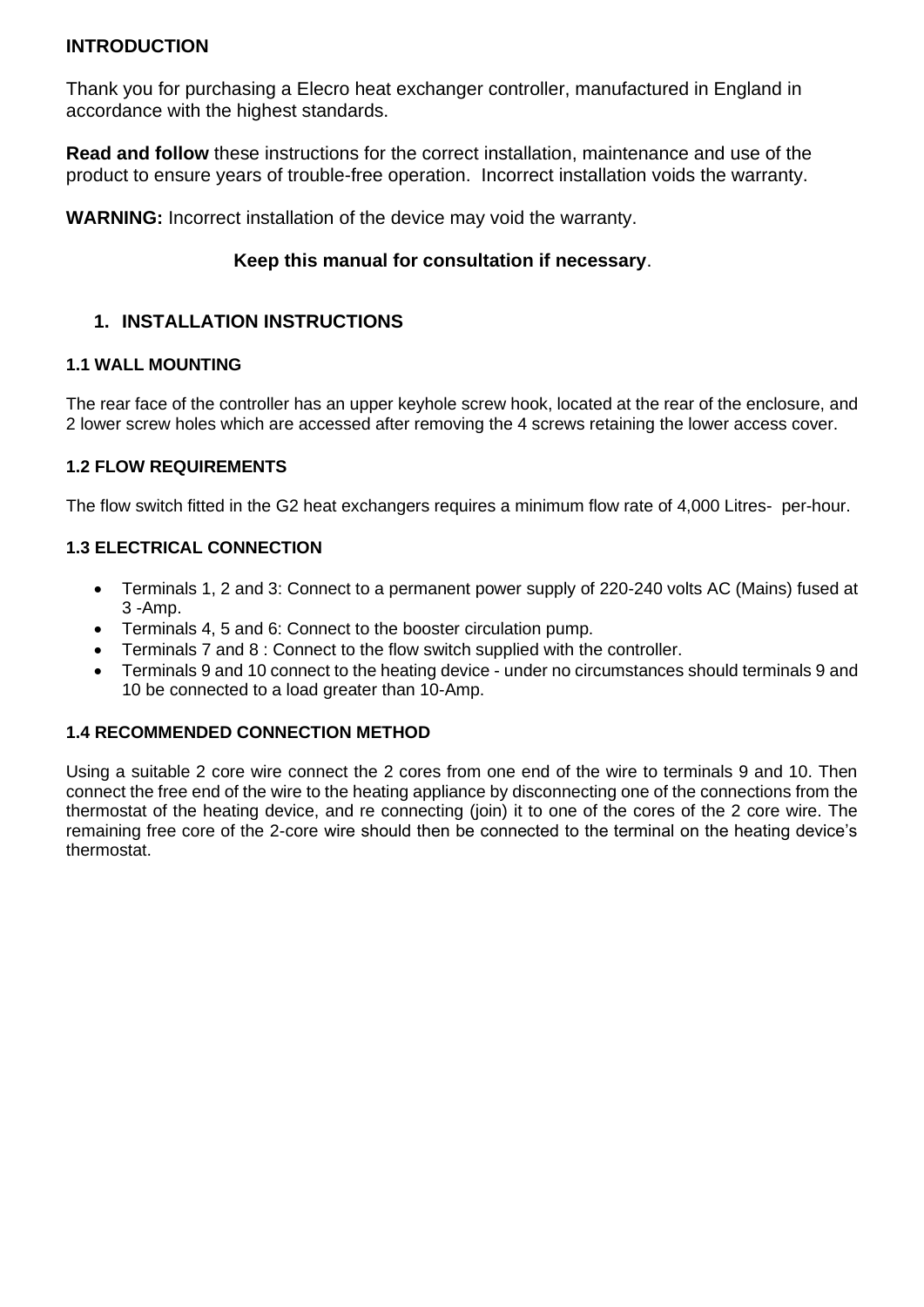#### **2. CONNECTION DIAGRAM**



#### **3. DISPOSAL OF ELECTRICAL AND ELECTRONIC EQUIPMENT**

#### **DO NOT dispose of this product as an unsorted municipal waste.**

This symbol on the product or on the packaging indicates that this product should not be treated as household waste. Instead it should be handed over to the applicable collection point for the recycling of electrical and electronic equipment.



By ensuring this product is disposed of correctly you will help prevent potential negative consequences for the environment and human health, which could otherwise be caused by inappropriate waste handling of this product. The recycling of materials will help to conserve natural resources.

For more information please contact your local Civic Office, household waste disposal service or the retailer where the product was purchased.

#### **4. WARRANTY**

**This product is guaranteed from the date of purchase against faulty workmanship and materials for:**

- **two years within Europe**
- **one year outside Europe**
- The manufacturer will replace or repair, at its discretion, any faulty units or components returned to the Company for inspection
- Proof of purchase may be required
- The manufacturer will not be liable in cases of incorrect installation of the heater, inappropriate use or neglect
- Any damages occurred due to shipping must be reported within 48 hours of receipt of the product. Any claims after this time will be considered as misuse or abuse of the product and will not be covered by the warranty.

The guarantee does not include serviceable parts, i.e. lamps, quartz sleeves and O-rings, etc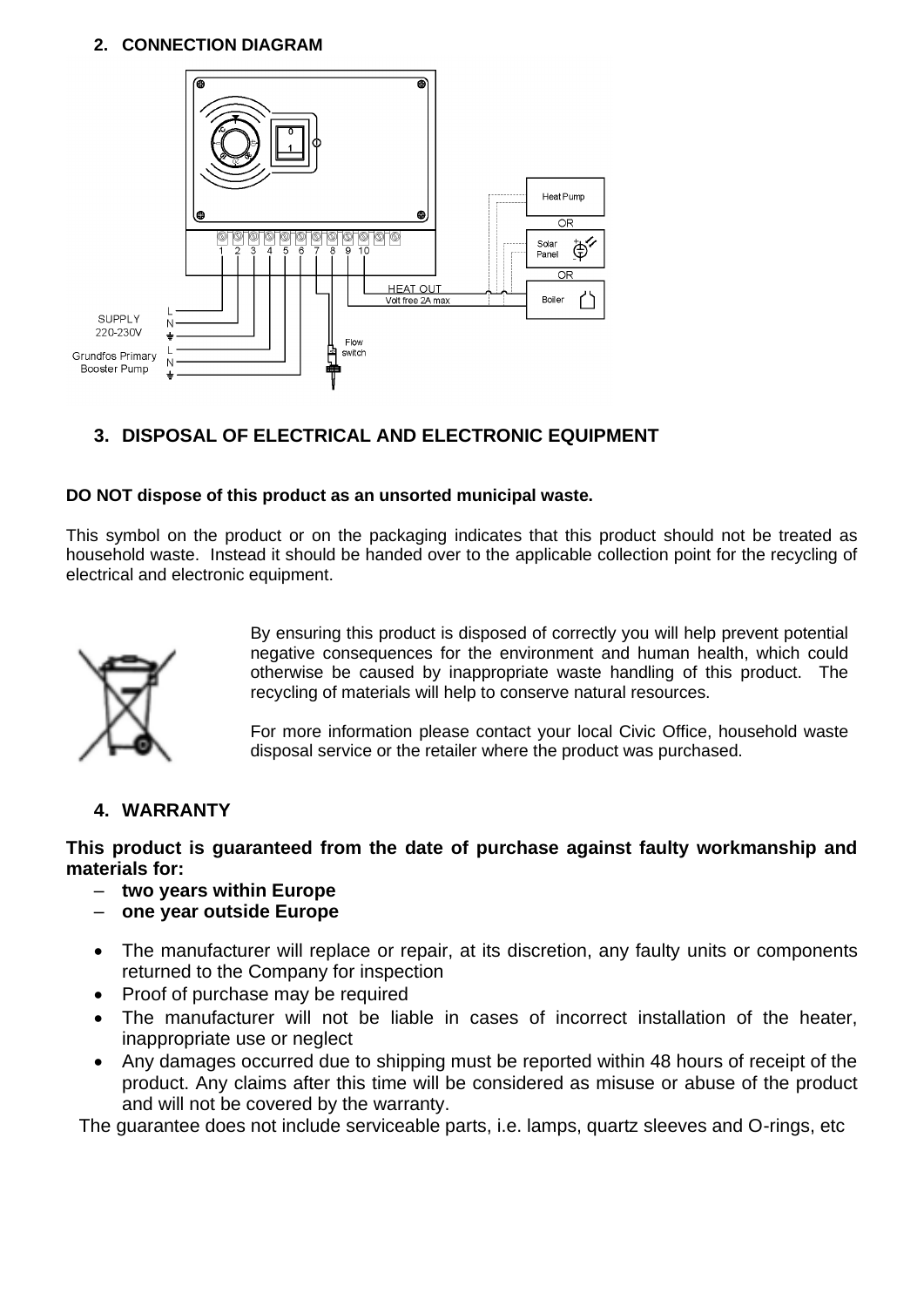#### Notes: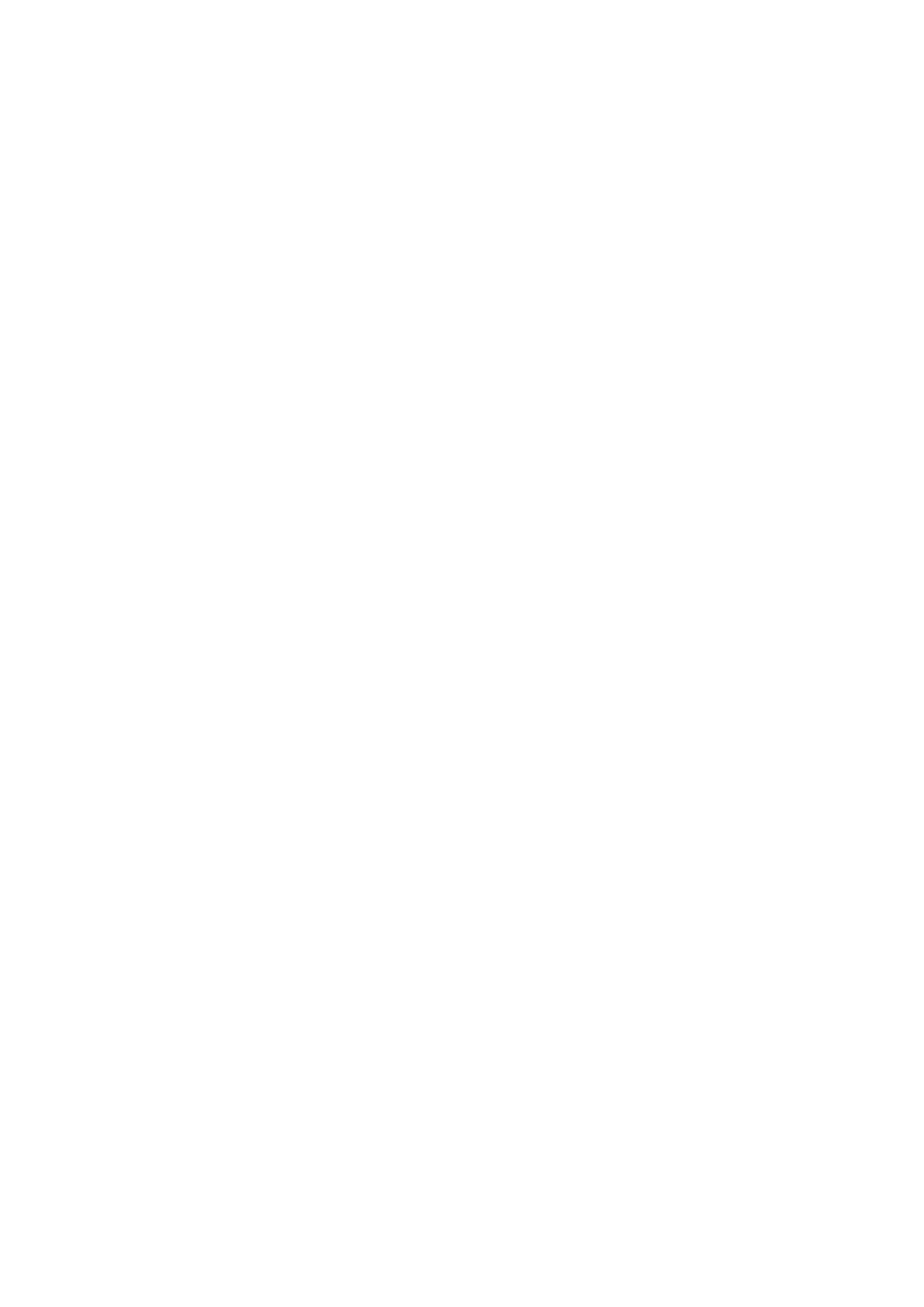| <b>Elecro Engineering Ltd</b>    |
|----------------------------------|
| <b>Repairs Department</b>        |
| <b>Unit 11 Gunnels Wood Park</b> |
| <b>Gunnels Wood Road</b>         |
| <b>Stevenage</b>                 |
| <b>Hertfordshire SG1 2BH</b>     |
| <b>United Kingdom</b>            |

|                                                | <b>Customer Information: (ATTACH TO HEATER)</b> |  |  |  |
|------------------------------------------------|-------------------------------------------------|--|--|--|
| <b>Company Name:</b>                           |                                                 |  |  |  |
| <b>Contact Name:</b>                           |                                                 |  |  |  |
| <b>Daytime Telephone</b><br>Number:            |                                                 |  |  |  |
| <b>Email Address:</b>                          |                                                 |  |  |  |
|                                                |                                                 |  |  |  |
| <b>Return Address:</b>                         |                                                 |  |  |  |
|                                                |                                                 |  |  |  |
| <b>Post/Zip Code:</b>                          |                                                 |  |  |  |
| <b>Country:</b>                                |                                                 |  |  |  |
| <b>Suspect Fault / Description of problem:</b> |                                                 |  |  |  |
|                                                |                                                 |  |  |  |

\_\_\_\_\_\_\_\_\_\_\_\_\_\_\_\_\_\_\_\_\_\_\_\_\_\_\_\_\_\_\_\_\_\_\_\_\_\_\_\_\_\_\_\_\_\_\_\_\_\_\_\_\_\_\_\_\_\_\_\_\_\_\_\_\_\_\_\_\_\_\_\_\_\_\_